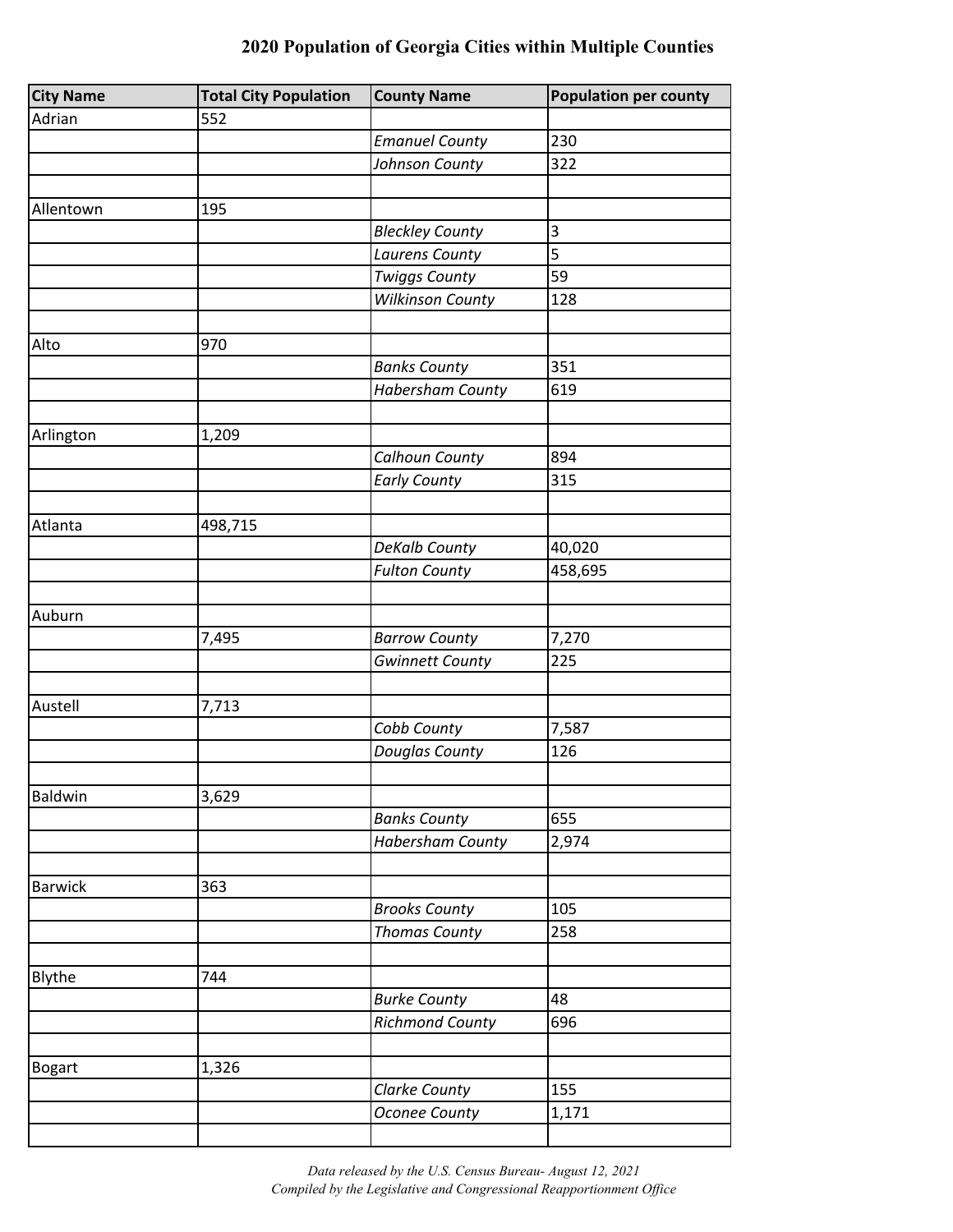| <b>Braselton</b>    | 13,403 |                         |                |
|---------------------|--------|-------------------------|----------------|
|                     |        | <b>Barrow County</b>    | 2,007          |
|                     |        | <b>Gwinnett County</b>  | 3,906          |
|                     |        | <b>Hall County</b>      | 3,254          |
|                     |        | Jackson County          | 4,236          |
|                     |        |                         |                |
| <b>Braswell</b>     | 355    |                         |                |
|                     |        | <b>Paulding County</b>  | 209            |
|                     |        | Polk County             | 146            |
|                     |        |                         |                |
| <b>Bremen</b>       | 7,185  |                         |                |
|                     |        | <b>Carroll County</b>   | 65             |
|                     |        | <b>Haralson County</b>  | 7,120          |
|                     |        |                         |                |
| <b>Buford</b>       | 17,144 |                         |                |
|                     |        | <b>Gwinnett County</b>  | 14,479         |
|                     |        | <b>Hall County</b>      | 2,665          |
|                     |        |                         |                |
| Canon               | 643    |                         |                |
|                     |        | <b>Franklin County</b>  | 616            |
|                     |        | <b>Hart County</b>      | 27             |
|                     |        |                         |                |
| Chattahoochee Hills | 2,950  |                         |                |
|                     |        | Coweta County           | $\overline{2}$ |
|                     |        | <b>Fulton County</b>    | 2,948          |
|                     |        |                         |                |
| College Park        | 13,930 |                         |                |
|                     |        | Clayton County          | 973            |
|                     |        | <b>Fulton County</b>    | 12,957         |
|                     |        |                         |                |
| Danville            | 165    |                         |                |
|                     |        | <b>Twiggs County</b>    | 143            |
|                     |        | <b>Wilkinson County</b> | 22             |
|                     |        |                         |                |
| Fitzgerald          | 9,006  |                         |                |
|                     |        | <b>Ben Hill County</b>  | 9,006          |
|                     |        | Irwin County            | 0              |
|                     |        |                         |                |
| Fort Oglethorpe     | 10,423 |                         |                |
|                     |        | Catoosa County          | 10,065         |
|                     |        | <b>Walker County</b>    | 358            |
|                     |        |                         |                |
| Gillsville          | 306    |                         |                |
|                     |        | <b>Banks County</b>     | 94             |
|                     |        | <b>Hall County</b>      | 212            |
|                     |        |                         |                |
|                     |        |                         |                |

*Data released by the U.S. Census Bureau- August 12, 2021 Compiled by the Legislative and Congressional Reapportionment Office*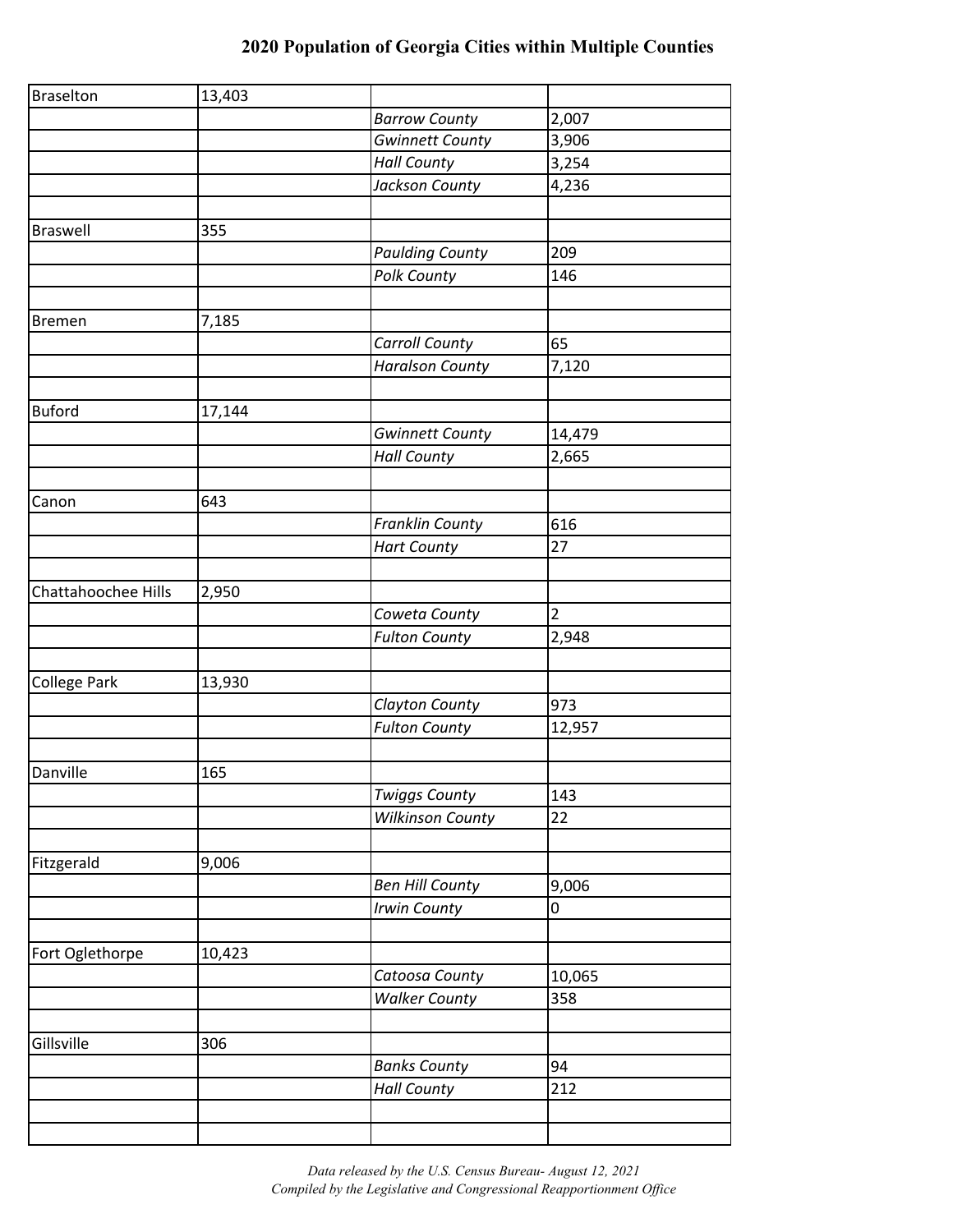| Haralson             | 172    |                          |              |
|----------------------|--------|--------------------------|--------------|
|                      |        | Coweta County            | 172          |
|                      |        | <b>Meriwether County</b> | 0            |
|                      |        |                          |              |
| Lavonia              | 2,143  |                          |              |
|                      |        | <b>Franklin County</b>   | 2,143        |
|                      |        | <b>Hart County</b>       | 0            |
|                      |        |                          |              |
| Loganville           | 14,127 |                          |              |
|                      |        | <b>Gwinnett County</b>   | 3,155        |
|                      |        | <b>Walton County</b>     | 10,972       |
|                      |        |                          |              |
| Lula                 | 2,822  |                          |              |
|                      |        | <b>Banks County</b>      | 311          |
|                      |        | <b>Hall County</b>       | 2,511        |
|                      |        |                          |              |
| Manchester           | 3,584  |                          |              |
|                      |        | <b>Meriwether County</b> | 3,492        |
|                      |        | <b>Talbot County</b>     | 92           |
|                      |        |                          |              |
| Martin               | 336    |                          |              |
|                      |        | <b>Franklin County</b>   | $\mathbf{1}$ |
|                      |        | Stephens County          | 335          |
|                      |        |                          |              |
| Maysville            | 1,867  |                          |              |
|                      |        | <b>Banks County</b>      | 1,033        |
|                      |        | Jackson County           | 834          |
|                      |        |                          |              |
| McRae-Helena         | 6,253  |                          |              |
|                      |        | <b>Telfair County</b>    | 6,253        |
|                      |        | <b>Wheeler County</b>    | $\pmb{0}$    |
|                      |        |                          |              |
| Meigs                | 928    |                          |              |
|                      |        | Mitchell County          | 38           |
|                      |        | <b>Thomas County</b>     | 890          |
|                      |        |                          |              |
| Milan                | 613    |                          |              |
|                      |        | Dodge County             | 347          |
|                      |        | <b>Telfair County</b>    | 266          |
|                      |        |                          |              |
| <b>Mountain Park</b> | 583    |                          |              |
|                      |        | Cherokee County          | 12           |
|                      |        | <b>Fulton County</b>     | 571          |
|                      |        |                          |              |
|                      |        |                          |              |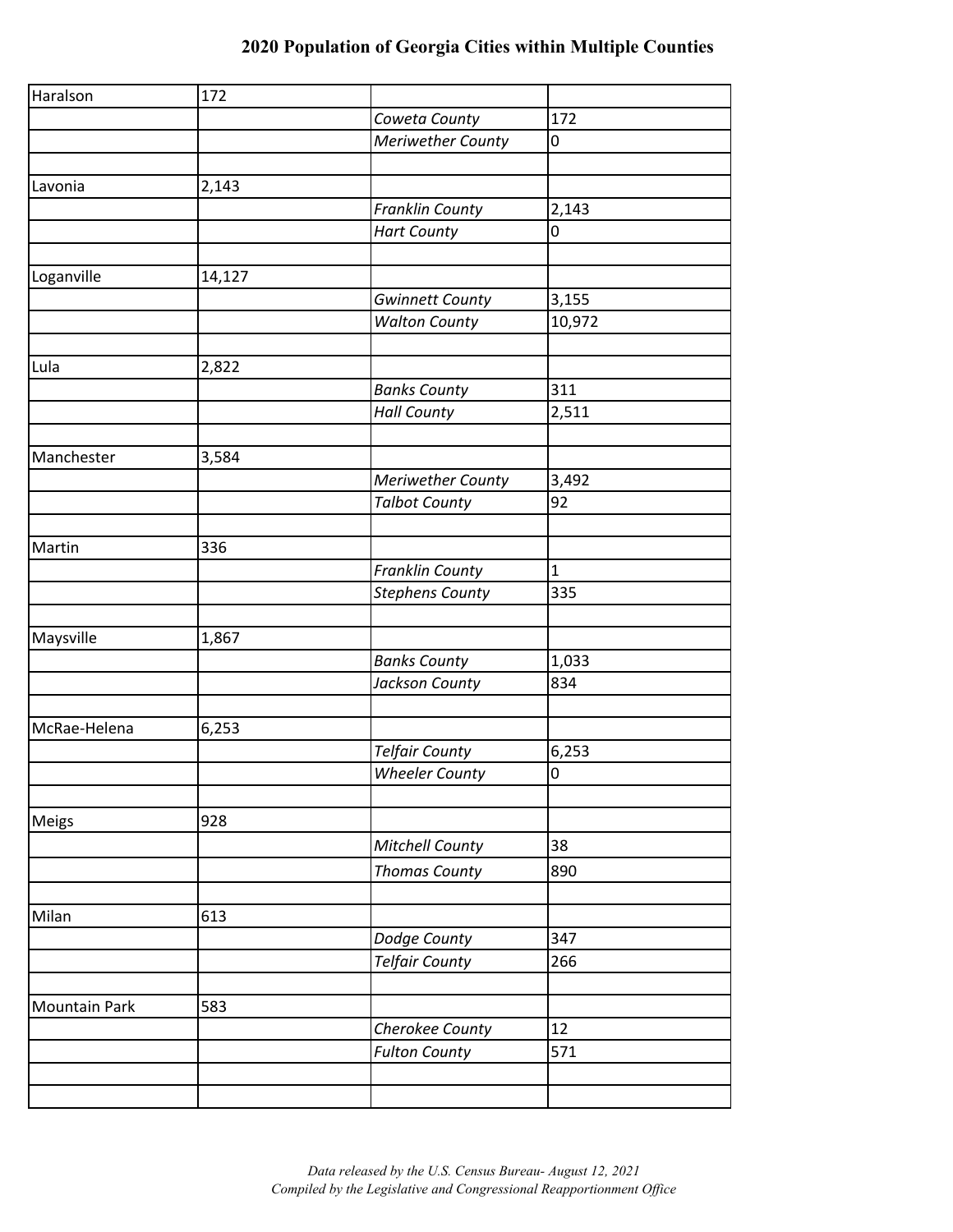| Nelson            | 1,145  |                          |             |
|-------------------|--------|--------------------------|-------------|
|                   |        | Cherokee County          | 596         |
|                   |        | <b>Pickens County</b>    | 549         |
|                   |        |                          |             |
| Omega             | 1,318  |                          |             |
|                   |        | Colquitt County          | 31          |
|                   |        | <b>Tift County</b>       | 1,287       |
|                   |        |                          |             |
| Palmetto          | 5,071  |                          |             |
|                   |        | Coweta County            | 561         |
|                   |        | <b>Fulton County</b>     | 4,510       |
|                   |        |                          |             |
| Pavo              | 622    |                          |             |
|                   |        | <b>Brooks County</b>     | 242         |
|                   |        | <b>Thomas County</b>     | 380         |
| Perry             | 20,624 |                          |             |
|                   |        | <b>Houston County</b>    | 20,534      |
|                   |        | <b>Peach County</b>      | 90          |
|                   |        |                          |             |
| Pine Mountain     | 1,216  |                          |             |
|                   |        | <b>Harris County</b>     | 1,129       |
|                   |        | <b>Meriwether County</b> | 87          |
|                   |        |                          |             |
| Ray City          | 956    |                          |             |
|                   |        | <b>Berrien County</b>    | 956         |
|                   |        | Lanier County            | 0           |
|                   |        |                          |             |
| <b>Rest Haven</b> | 45     |                          |             |
|                   |        | <b>Gwinnett County</b>   | 20          |
|                   |        | <b>Hall County</b>       | 25          |
|                   |        |                          |             |
| Roswell           | 92,833 |                          |             |
|                   |        | Cobb County              | $\pmb{0}$   |
|                   |        | <b>Fulton County</b>     | 92,833      |
|                   |        |                          |             |
| Royston           | 2,649  |                          |             |
|                   |        | Franklin County          | 1,989       |
|                   |        | <b>Hart County</b>       | 659         |
|                   |        | <b>Madison County</b>    | $\mathbf 1$ |
|                   |        |                          |             |
| Scotland          | 173    |                          |             |
|                   |        | <b>Telfair County</b>    | 166         |
|                   |        | <b>Wheeler County</b>    | 7           |
|                   |        |                          |             |
| Social Circle     | 4,974  |                          |             |
|                   |        | <b>Newton County</b>     | 5           |
|                   |        | <b>Walton County</b>     | 4,969       |

*Data released by the U.S. Census Bureau- August 12, 2021 Compiled by the Legislative and Congressional Reapportionment Office*